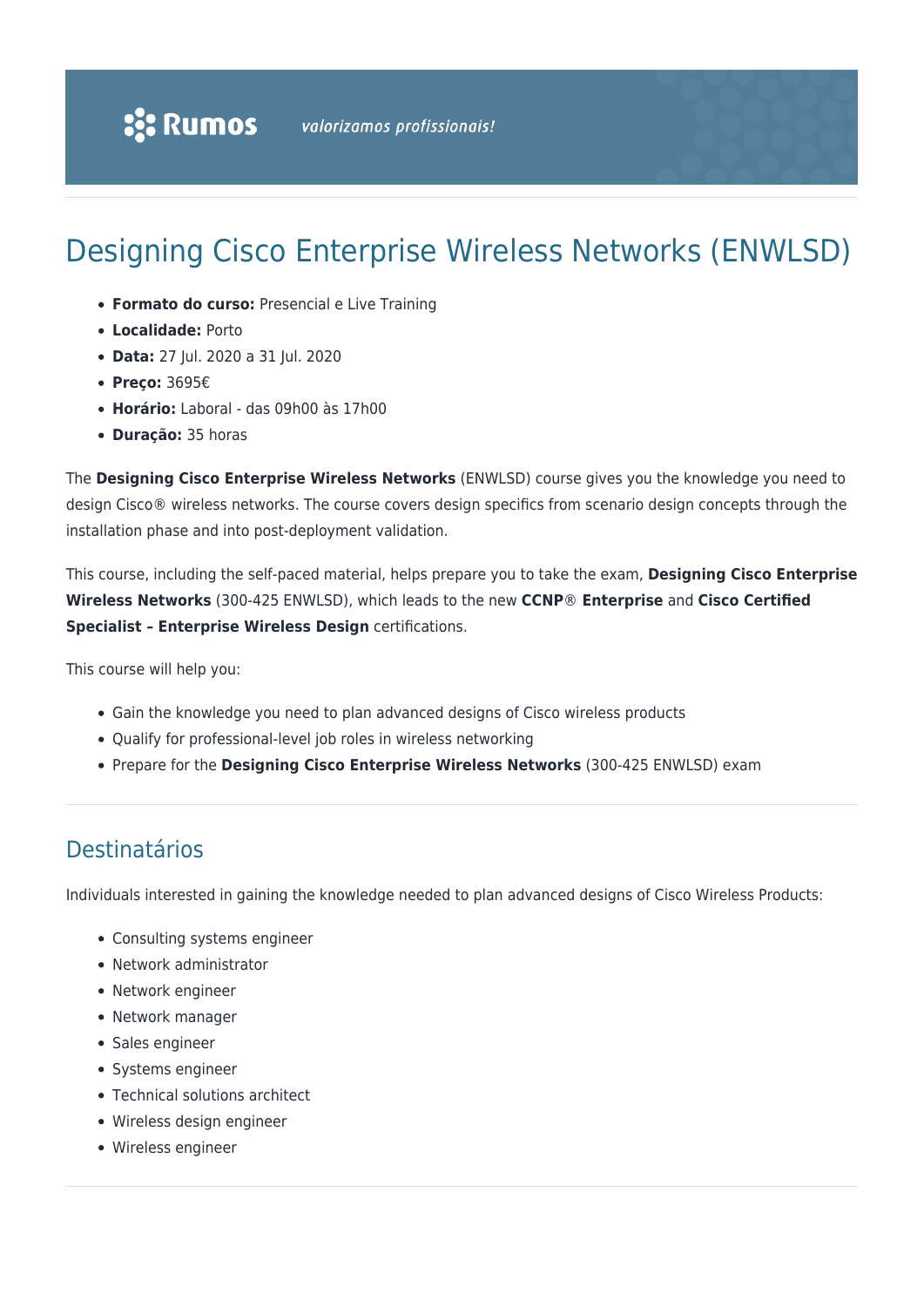# Pré-requisitos

Before taking this course, you should have:

- General knowledge of networks
- General knowledge of wireless networks
- Routing and switching knowledge

The following Cisco courses can help you meet these prerequisites:

- [Implementing and Administering Cisco Solutions \(CCNA\)](https://rumos.pt/curso/implementing-and-administering-cisco-solutions-ccna-presencial/)
- **[Implementing and Operating Cisco Enterprise Network Core Technologies \(ENCOR\)](https://rumos.pt/curso/implementing-and-operating-cisco-enterprise-network-core-technologies-encor-presencial/)**

## **Objectivos**

After taking this course, you should be able to:

- Describe and implement a Cisco-recommended structured design methodology
- Describe and implement industry standards, amendments, certifications, and Requests For Comments (RFCs)
- Describe and implement Cisco enhanced wireless features
- Describe and implement the wireless design process
- Describe and implement specific vertical designs
- Describe and implement site survey processes
- Describe and implement network validation processes

# Metodologia

• Instructor-led training: 5 days in the classroom with hands-on lab practice

### Programa

#### **Describing and Implementing a Structured Wireless Design Methodology**

- Importance of Planning Wireless Design with a Structured Methodology
- Cisco Structured Design Model
- Cisco Design Guides and Cisco Validated Designs for Wireless Networks
- Role of the Project Manager When Designing Wireless Networks

#### **Describing and Implementing Industry Protocols and Standards**

- Wireless Standards Bodies
- IEEE 802.11 Standard and Amendments
- WFA Certifications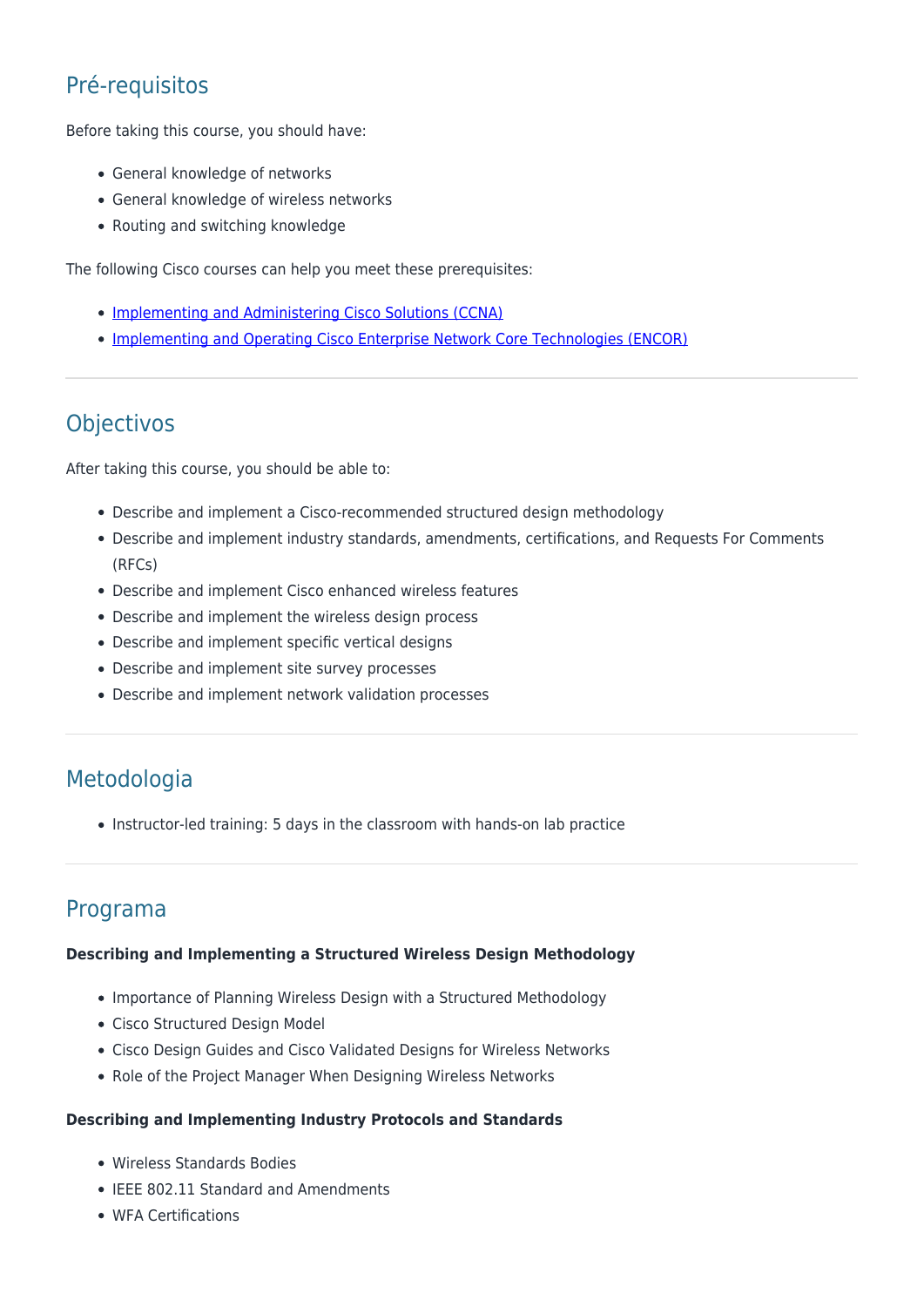- Relevant IETF Wireless RFCs
- Practice Activity

#### **Describing and Implementing Cisco Enhanced Wireless Features**

- Hardware and Software Choices for a Wireless Network Design
- Cisco Infrastructure Settings for Wireless Network Design
- Cisco Enhanced Wireless Features

#### **Examining Cisco Mobility and Roaming**

- Mobility and Intercontroller Mobility in a Wireless Network
- Optimize Client Roaming in a Wireless Network
- WGB and WGB Roaming in a Wireless Network

#### **Describing and Implementing the Wireless Design Process**

- Overview of Wireless Design Process
- Meet with the Customer to Discuss the Wireless Network Design
- Customer Information Gathering for a Wireless Network Design
- Design the Wireless Network
- Deployment of the Wireless Network
- Validation and Final Adjustments of the Wireless Network
- Wireless Network Design Project Documents and Deliverables

#### **Describing and Implementing Specific Vertical Designs**

- Designs for Wireless Applications
- Wireless Network Design Within the Campus
- Extend Wireless Networks to the Branch Sites

#### **Examining Special Considerations in Advanced Wireless Designs**

- High-Density Designs in Wireless Networks
- Introducing Location and CMX Concepts
- Design for Location
- FastLocate and HyperLocation
- Bridges and Mesh in a Wireless Network Design
- Redundancy and High Availability in a Wireless Network

#### **Describing and Implementing the Site Survey Processes**

- Site Survey Types
- Special Arrangements Needed for Site Surveys
- Safety Aspects to be Considered During Site Surveys
- Site Survey Tools in Cisco Prime Infrastructure
- Third-Party Site Survey Software and Hardware Tools

#### **Describing and Implementing Wireless Network Validation Processes**